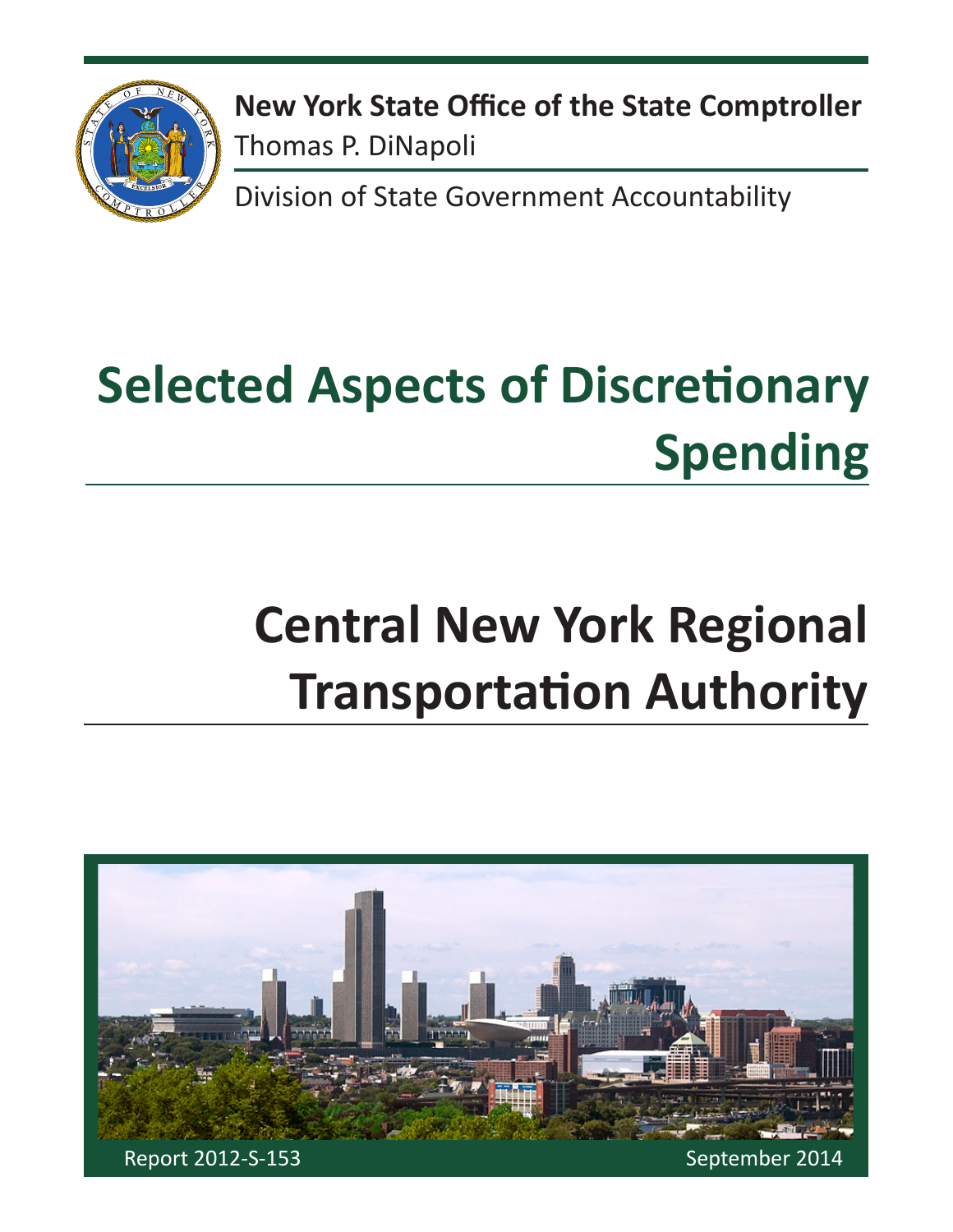# **Executive Summary**

### **Purpose**

To determine whether the Central New York Regional Transportation Authority's discretionary spending complied with its guidelines and was reasonable, adequately supported, and properly approved. Our audit period was April 1, 2010 to March 31, 2012.

### **Background**

The Central New York Regional Transportation Authority (Authority) was created in 1970 to develop and improve the public transportation systems in the central region of New York State, including Onondaga, Oswego, Cayuga, and Oneida counties. Its mission is to provide "safe, convenient, reliable, and environmentally responsible" transportation services while maximizing the return on investment for the taxpayers. To accomplish its mission, the Authority incurs direct costs for specific program purposes and it incurs indirect or "discretionary costs" that support overall objectives.

The audit identified a total of \$4.3 million of Authority spending that was discretionary in nature. Each public authority should have formal policies and procedures specifying which types of discretionary spending are appropriate and the dollar thresholds for each. In addition, the policies should state what type of supporting documentation and formal approvals are necessary for such costs.

# **Key Findings**

- The Authority did not have formal policies that explicitly outlined whether certain types of discretionary expenses were proper, what would be considered reasonable amounts for such expenditures, and what documentation would be required to demonstrate that employees used due diligence to obtain the lowest reasonable cost.
- We questioned the propriety of certain discretionary expenditures totaling about \$31,247. Among the items, questionable expenses included the costs for special events, memberships, and subscriptions.
- Although the nature of certain other discretionary expenditures appeared reasonable, we questioned whether the Authority paid the lowest reasonable costs to obtain the benefits intended from such expenditures.

## **Key Recommendation**

• Examine written policies and procedures to determine if they adequately address the various forms of questionable discretionary spending, including definitions of costs and necessary justifications, dollar thresholds, formal approvals, and required supporting documentation.

## **Other Related Audits/Reports of Interest**

[Battery Park City Authority: Selected Aspects of Discretionary Spending \(2012-S-158\)](http://osc.state.ny.us/audits/allaudits/093014/12s158.pdf) [State University Construction Fund: Selected Aspects of Discretionary Spending \(2013-S-14\)](http://osc.state.ny.us/audits/allaudits/093014/13s14%20.pdf)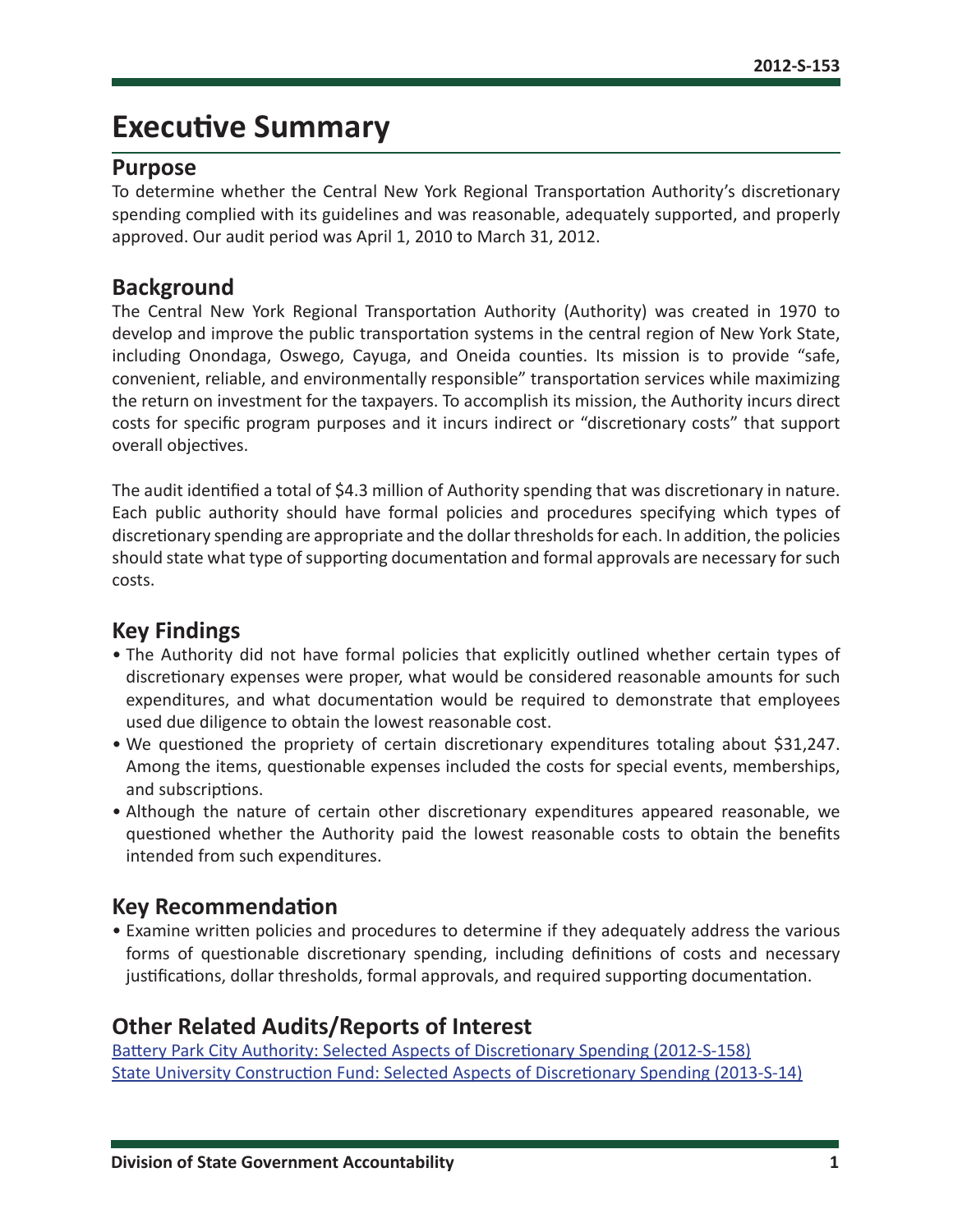# **State of New York Office of the State Comptroller**

## **Division of State Government Accountability**

September 30, 2014

Mr. Brian M. Schultz Chairman Central New York Regional Transportation Authority 200 Cortland Avenue P.O. Box 820 Syracuse, NY 13205-0820

Dear Mr. Schultz:

The Office of the State Comptroller is committed to helping State agencies, public authorities and local government agencies manage their resources efficiently and effectively. By so doing, it provides accountability for tax dollars spent to support government operations. The Comptroller oversees the fiscal affairs of State agencies, public authorities and local government agencies, as well as their compliance with relevant statutes and their observance of good business practices. This fiscal oversight is accomplished, in part, through our audits, which identify opportunities for improving operations. Audits can also identify strategies for reducing costs and strengthening controls that are intended to safeguard assets.

Following is a report of our audit entitled *Selected Aspects of Discretionary Spending*. The audit was performed pursuant to the State Comptroller's authority as set forth in Article X, Section 5 of the State Constitution and Section 2803 of the Public Authorities Law.

This audit's results and recommendations are resources for you to use in effectively managing your operations and in meeting the expectations of taxpayers. If you have any questions about this report, please feel free to contact us.

Respectfully submitted,

*Office of the State Comptroller Division of State Government Accountability*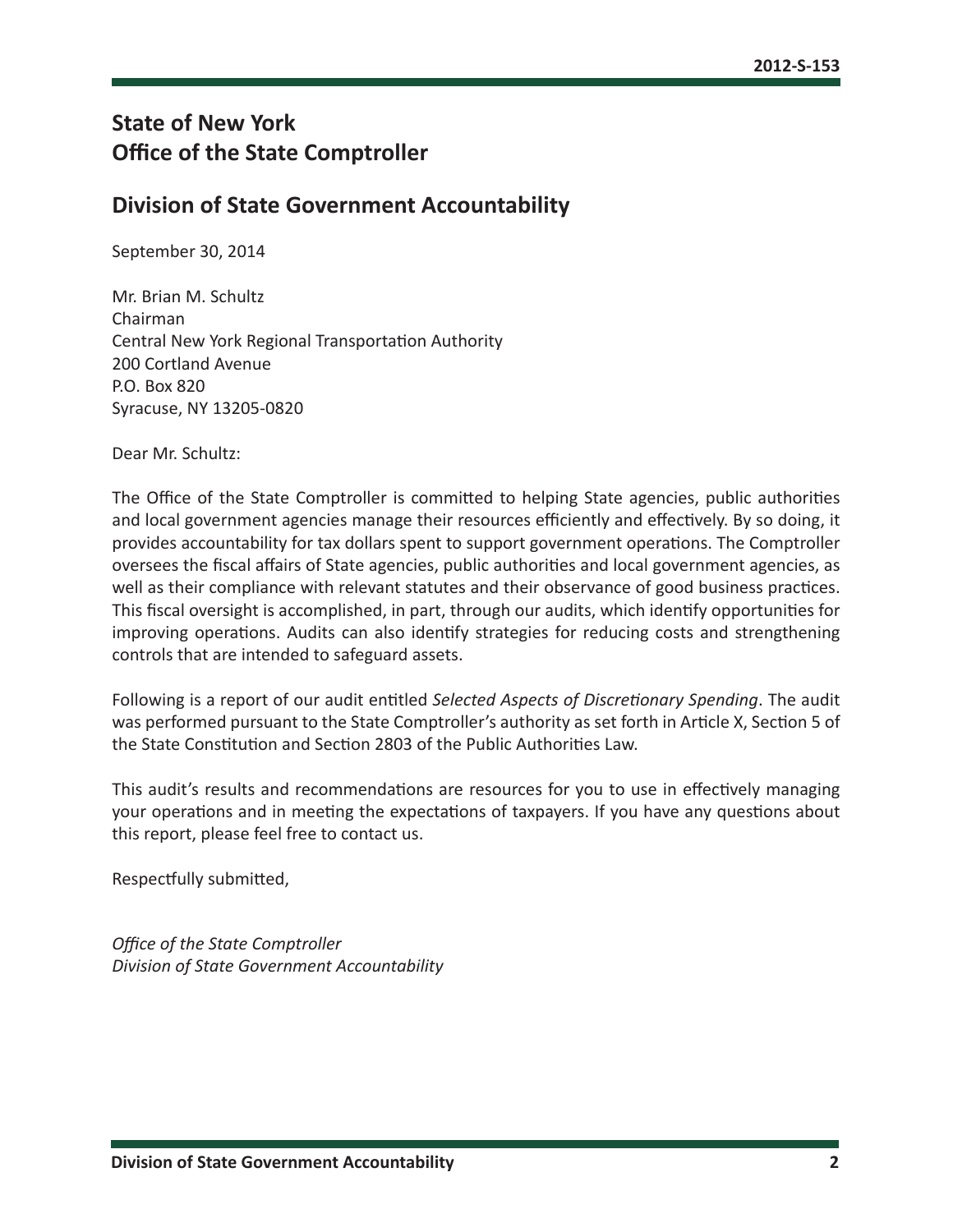# **Table of Contents**

| Background                                           | 4  |
|------------------------------------------------------|----|
| <b>Audit Findings and Recommendations</b>            | 5  |
| <b>Questionable Nature of Discretionary Expenses</b> | 5  |
| <b>Costs of Discretionary Expenses</b>               | 6  |
| Recommendations                                      | 7  |
| <b>Audit Scope and Methodology</b>                   | 7  |
| Authority                                            | 8  |
| <b>Reporting Requirements</b>                        | 8  |
| <b>Contributors to This Report</b>                   | 9  |
| <b>Agency Comments</b>                               | 10 |
| <b>State Comptroller's Comments</b>                  | 18 |

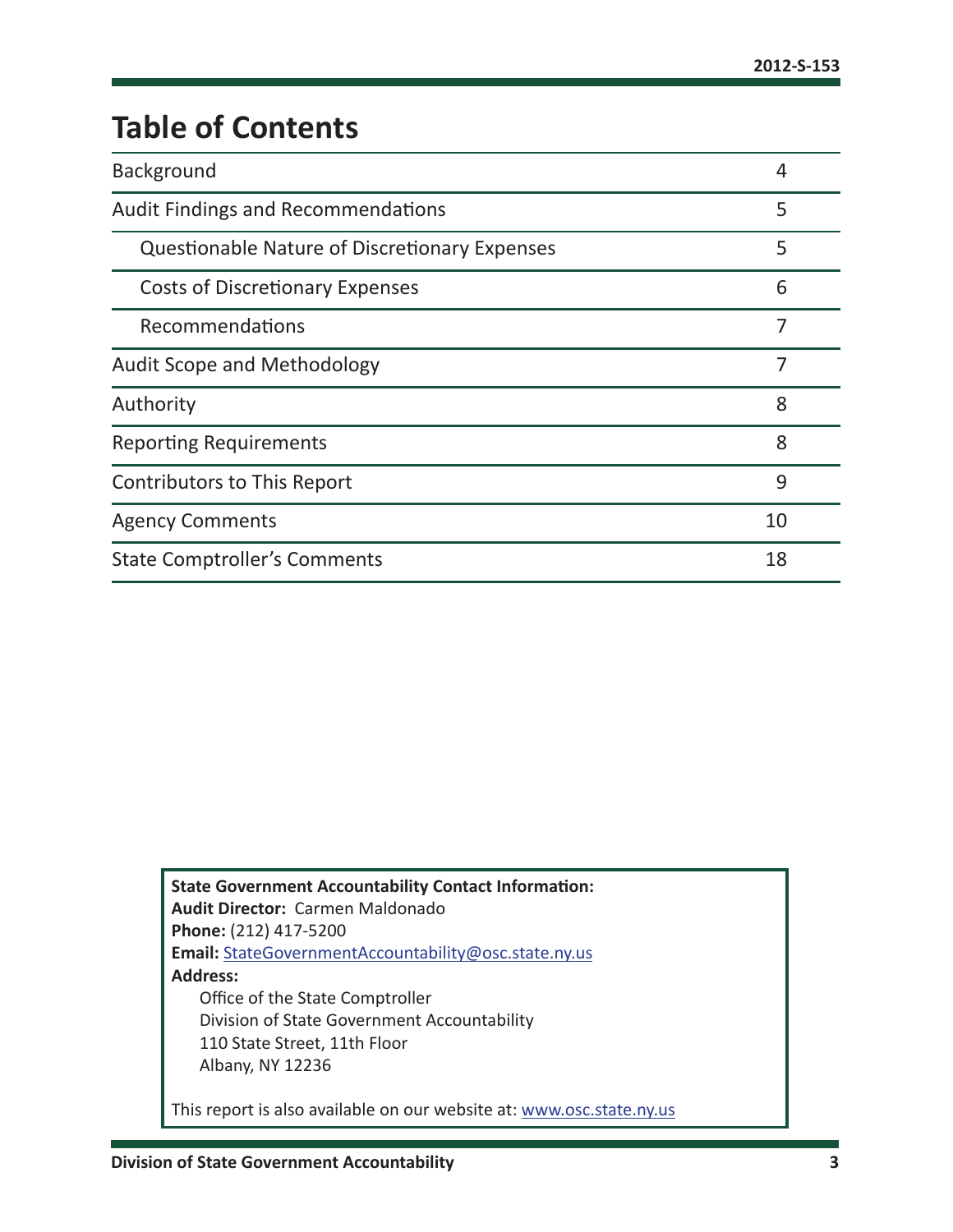# <span id="page-4-0"></span>**Background**

Certain public authority costs pertain directly to the operating purpose of the entity. For example, a transportation authority's expense to pay for vehicle fleet maintenance is an operating cost. However, a public authority also incurs "discretionary" costs to pay for expenses that indirectly support the primary operating purpose. For example, discretionary costs include expenses for travel and entertainment and employee professional development. As with operating costs, discretionary costs must be related to the mission of the public authority and be reasonable. Also, costs must not be incurred for the personal benefit of the board of directors, management, or staff. Each public authority should have formal policies and procedures specifying the types of discretionary costs that are appropriate and the dollar thresholds for each. In addition, the policies should state what type of supporting documentation and formal approvals are necessary for such costs and should require employees to perform due diligence to obtain the lowest reasonable cost.

The Central New York Regional Transportation Authority (Authority) was created in 1970 to develop and improve the public transportation systems in the central region of New York State, including Onondaga, Oswego, Cayuga, and Oneida counties. Its mission is to provide "safe, convenient, reliable and environmentally responsible" transportation services while maximizing the return on investment for the taxpayers. To accomplish its mission, the Authority incurs direct costs for specific program purposes and it incurs indirect or "discretionary costs" that support overall objectives.

The audit identified a total of \$4.3 million of Authority spending that was discretionary in nature. To determine if the Authority's discretionary spending complied with Authority guidelines and was reasonable, adequately supported, and properly approved, we examined 185 payments for discretionary spending totaling \$163,394 for the period of April 1, 2010 through March 31, 2012.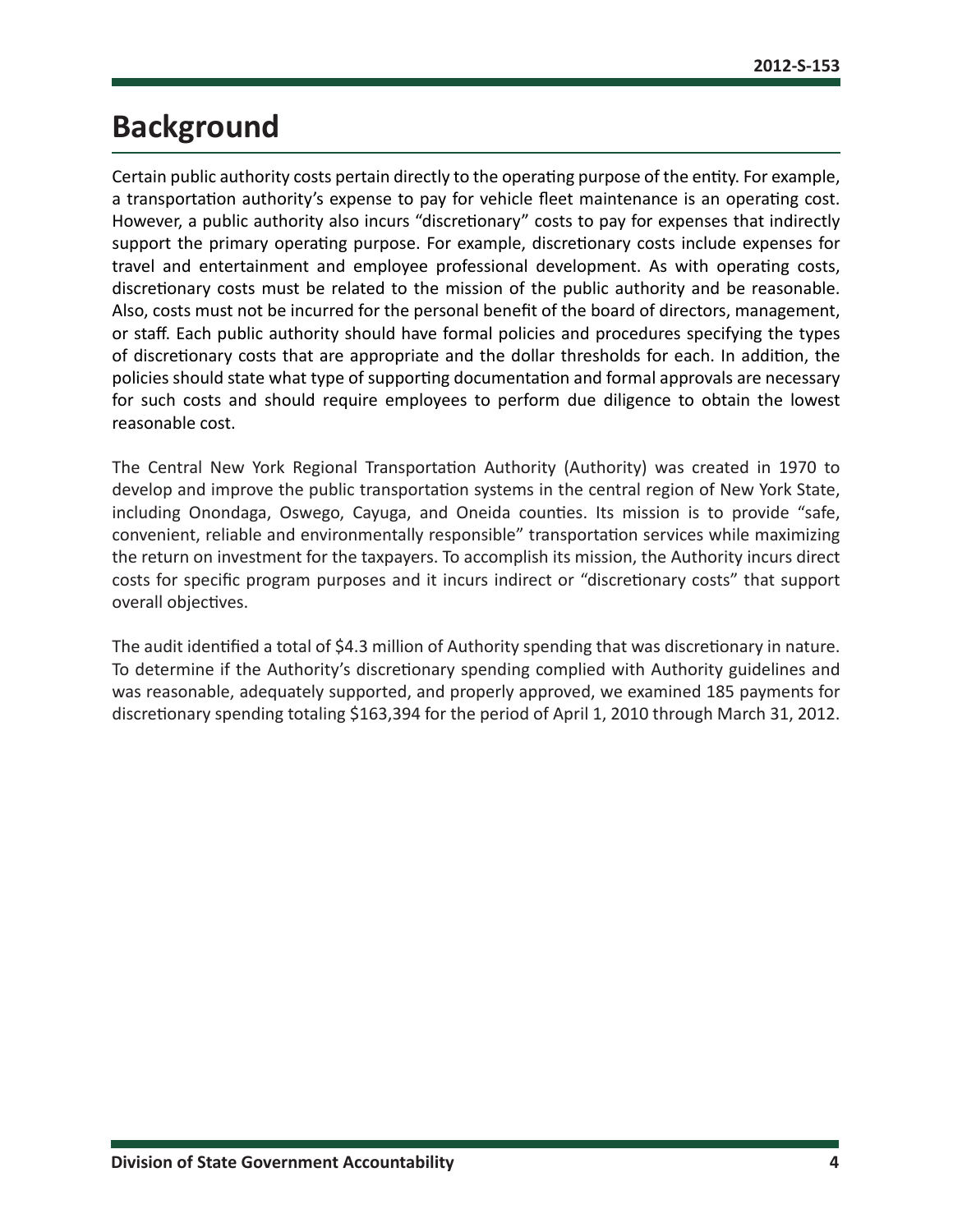# <span id="page-5-0"></span>**Audit Findings and Recommendations**

The Authority did not have formal policies that explicitly outlined whether certain types of discretionary expenses were proper, what would be considered reasonable amounts for such expenditures, and what documentation would be required to demonstrate that employees used due diligence to obtain the lowest cost. We questioned the propriety of certain discretionary expenditures. Also, while the general nature of certain discretionary expenses appeared reasonable, we questioned whether the Authority paid the lowest reasonable cost in those instances.

# **Questionable Nature of Discretionary Expenses**

We questioned the propriety of certain discretionary expenditures totaling about \$31,247. Among the items, questionable expenses included the costs for food and beverages, special events, and memberships and subscriptions.

### *Food and Beverages*

The Authority made 44 payments totaling \$5,104 for meals attended by executive management while out of town. All were supported by only a receipt, without any explanation of the business purpose of the meal or any list of who attended them.

### *Special Events*

The Authority does not have clear policy regarding what types of expenses for special events are allowable and how it determines and documents that costs are reasonable. For example, the Authority had ten payments totaling \$4,227 for participation in a Roadeo competition. The Roadeo is a transit industry competition for bus drivers and mechanics. The Authority paid to rent a location to host its own Roadeo, provide awards to its winners, and send one winner and a guest to a national competition. It is unclear under the Authority policy if, for example, paying for nonemployees to attend a national competition is allowable. It is also unclear how the determination was made that these costs were reasonable.

Additionally, the Authority made eight payments totaling \$18,763 for employee award and appreciation programs. Of these, five payments totaling \$14,072 were for holiday lunches held at different Authority locations and three payments totaling \$4,691 were for gift cards and other awards given to employees. In the absence of formal policy and related supporting documentation, it was unclear how the Authority determined that all event-related expenses were appropriate and if the events were held at the lowest reasonable cost.

### *Memberships Dues and Subscriptions*

The Authority had seven payments totaling \$2,400 for memberships in various Chambers of Commerce and Kiwanis Clubs and for a subscription to the Wall Street Journal. It is unclear if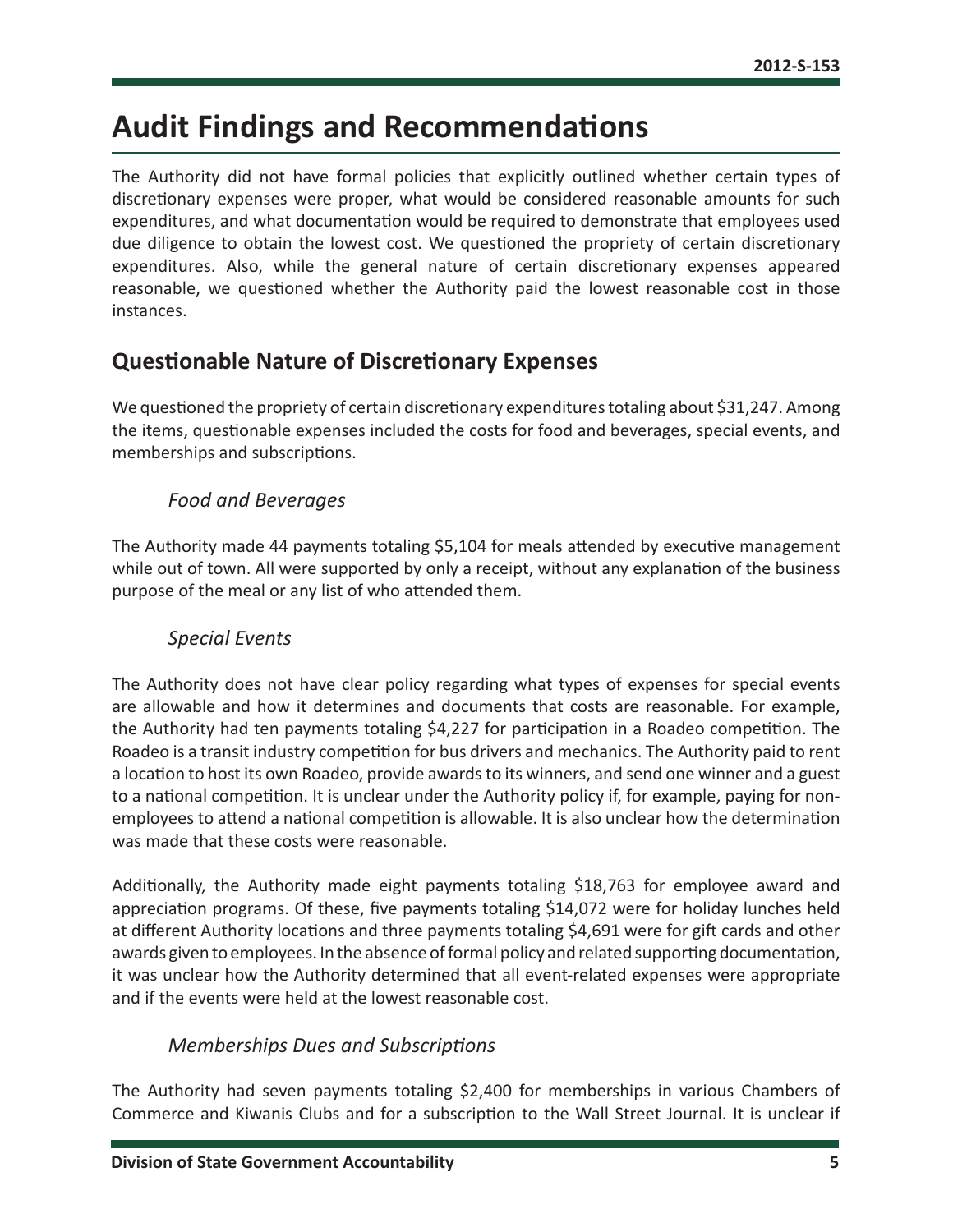<span id="page-6-0"></span>these membership expenses were appropriate as the Authority does not have a policy regarding these types of expenditures.

### *Other Discretionary Expenses*

The Authority made seven payments totaling \$753 for holiday decorations, flowers sent to a sick employee, and food sent to a funeral for a deceased employee. The Authority does not have a policy regarding these types of expenditures.

# **Costs of Discretionary Expenses**

Although the nature of certain other discretionary expenditures appeared reasonable, we questioned whether the Authority paid the lowest reasonable costs to obtain the benefits intended from such expenditures.

### *Training and Conferences*

We questioned \$5,750 for ten employees to attend the same conference. This amount is only the conference registration cost, and does not include the travel costs (transportation, lodging, meals) for these ten employees. There was nothing to document why so many employees needed to attend. According to Authority officials, all travel for training and conferences is approved by executive management based on discussions with staff. However, these discussions are not formally documented.

### *Travel and Lodging*

New York State agencies generally require employees to follow the guidelines set by the U.S. General Services Administration (GSA) for travel and the reimbursement of related costs. The Authority, however, does not require its employees to request or obtain the rate set by the GSA for lodging. Of the 118 travel reimbursements we tested that included lodging, 82 exceeded the stated GSA rates. If the employees had exercised due diligence and obtained the GSA rate, they would have saved the Authority as much as \$15,080. Authority officials stated they did not believe a public authority was eligible to use this rate. However, the Authority is a component unit of New York State, and could adopt a policy requiring employees obtain the federal rate or document any reasons why it was not available prior to the trip.

### *Other Expenses*

We questioned five payments totaling \$125 for annual fees on credit cards. When we brought this to their attention, Authority officials were able to have the annual fees waived for all of its credit cards, resulting in a \$400 refund.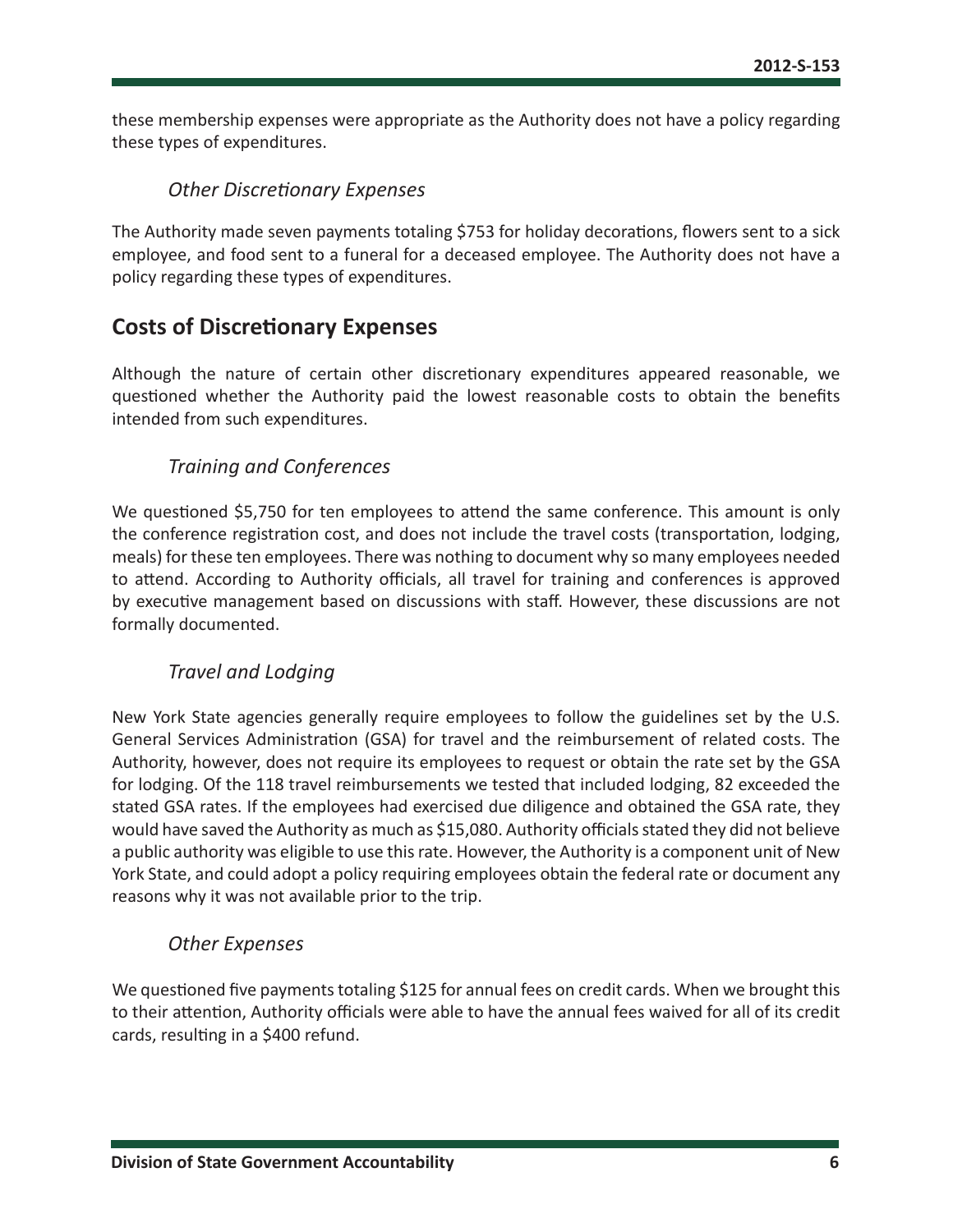## <span id="page-7-0"></span>**Recommendations**

- 1. Examine written policies and procedures to determine if they adequately address the various forms of discretionary spending, including definitions of such costs and necessary justifications, dollar thresholds, formal approvals, and required supporting documentation.
- 2. Ensure employees exercise due diligence to obtain goods and services at the lowest reasonable cost to the Authority.
- 3. Document in detail the business need when sending multiple employees to conferences or seminars.
- 4. Require employees to request the GSA rate for lodging, or provide a written justification and obtain formal prior approval for lodging costs over the GSA rate.

# **Audit Scope and Methodology**

We audited to determine whether discretionary spending of the Authority complied with its guidelines and was reasonable, adequately supported, and properly approved. The audit covers the period April 1, 2010 through March 31, 2012.

To accomplish our audit objective, we reviewed policies, procedures, and guidelines related to submitting of and paying for discretionary spending. We also interviewed Authority officials and employees to obtain an understanding of internal controls relevant to discretionary spending. We selected a judgmental sample of payments, based on the nature and amount of the payment. We reviewed the supporting documentation for 185 payments totaling \$163,394.

We conducted our performance audit in accordance with generally accepted government auditing standards. Those standards require that we plan and perform the audit to obtain sufficient, appropriate evidence to provide a reasonable basis for our findings and conclusions based on our audit objective. We believe that the evidence obtained provides a reasonable basis for our findings and conclusions based on our audit objective.

In addition to being the State Auditor, the Comptroller performs certain other constitutionally and statutorily mandated duties as the chief fiscal officer of New York State. These include operating the State's accounting system; preparing the State's financial statements; and approving State contracts, refunds, and other payments. In addition, the Comptroller appoints members to certain boards, commissions, and public authorities, some of whom have minority voting rights. These duties may be considered management functions for purposes of evaluating organizational independence under generally accepted government auditing standards. In our opinion, these functions do not affect our ability to conduct independent audits of program performance.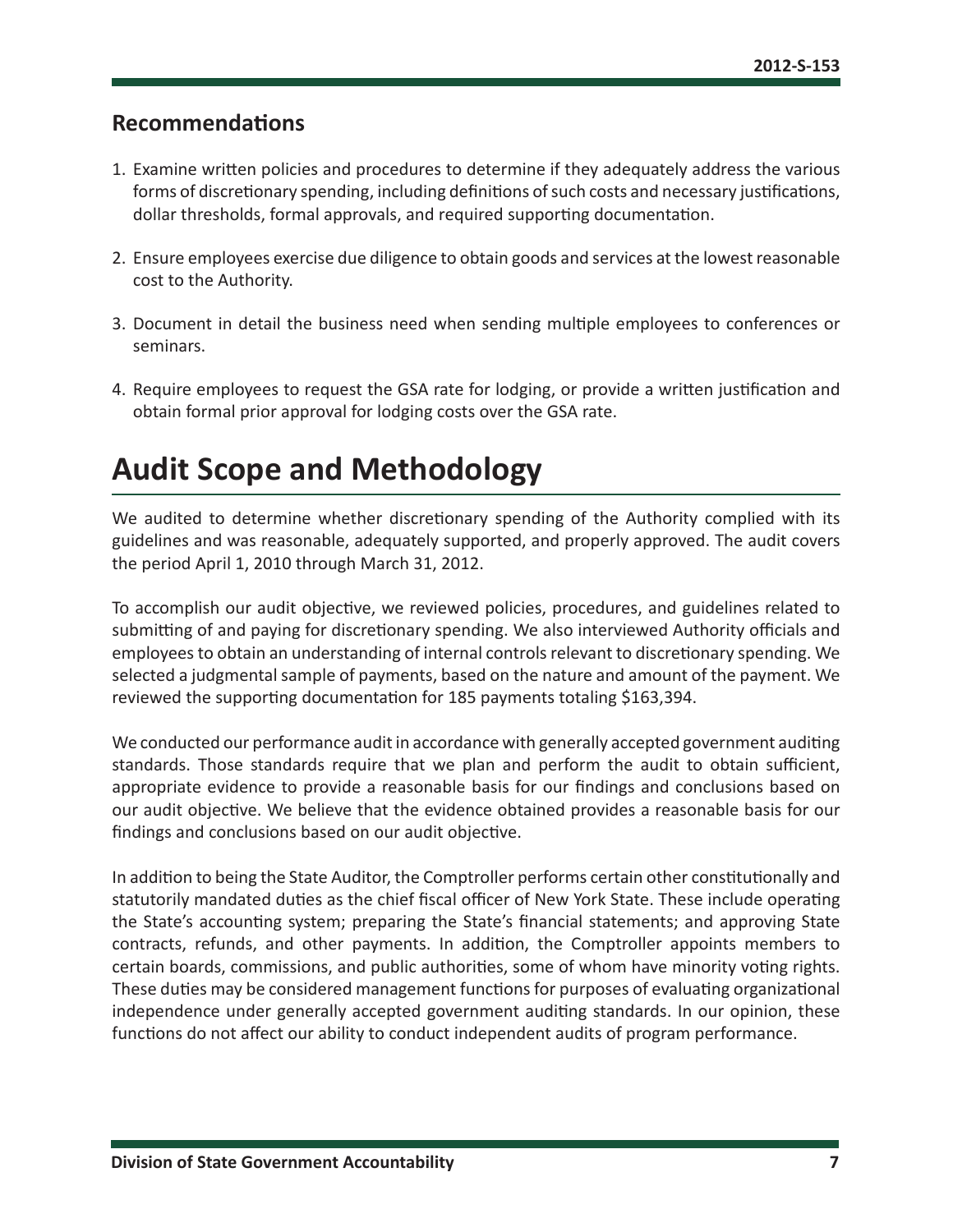# <span id="page-8-0"></span>**Authority**

The audit was performed pursuant to the State Comptroller's authority as set forth in Article X, Section 5 of the State Constitution and Section 2803 of the Public Authorities Law.

# **Reporting Requirements**

A draft copy of this report was provided to officials at the Central New York Regional Transportation Authority for their review and comments. Based on the Authority's response to the draft, we made substantive changes to our final report. We have included the Authority's response to our draft in its entirety. Due to our edits, several Authority comments are no longer applicable. Also, our rejoinders to certain Authority comments are included in the report's State Comptroller's Comments.

Within 90 days after final release of this report, as required by Section 170 of the Executive Law, the Chairman of the Central New York Regional Transportation Authority shall report to the Governor, the State Comptroller, and the leaders of the Legislature and fiscal committees, advising what steps were taken to implement the recommendations contained herein, and where recommendations were not implemented, the reasons why.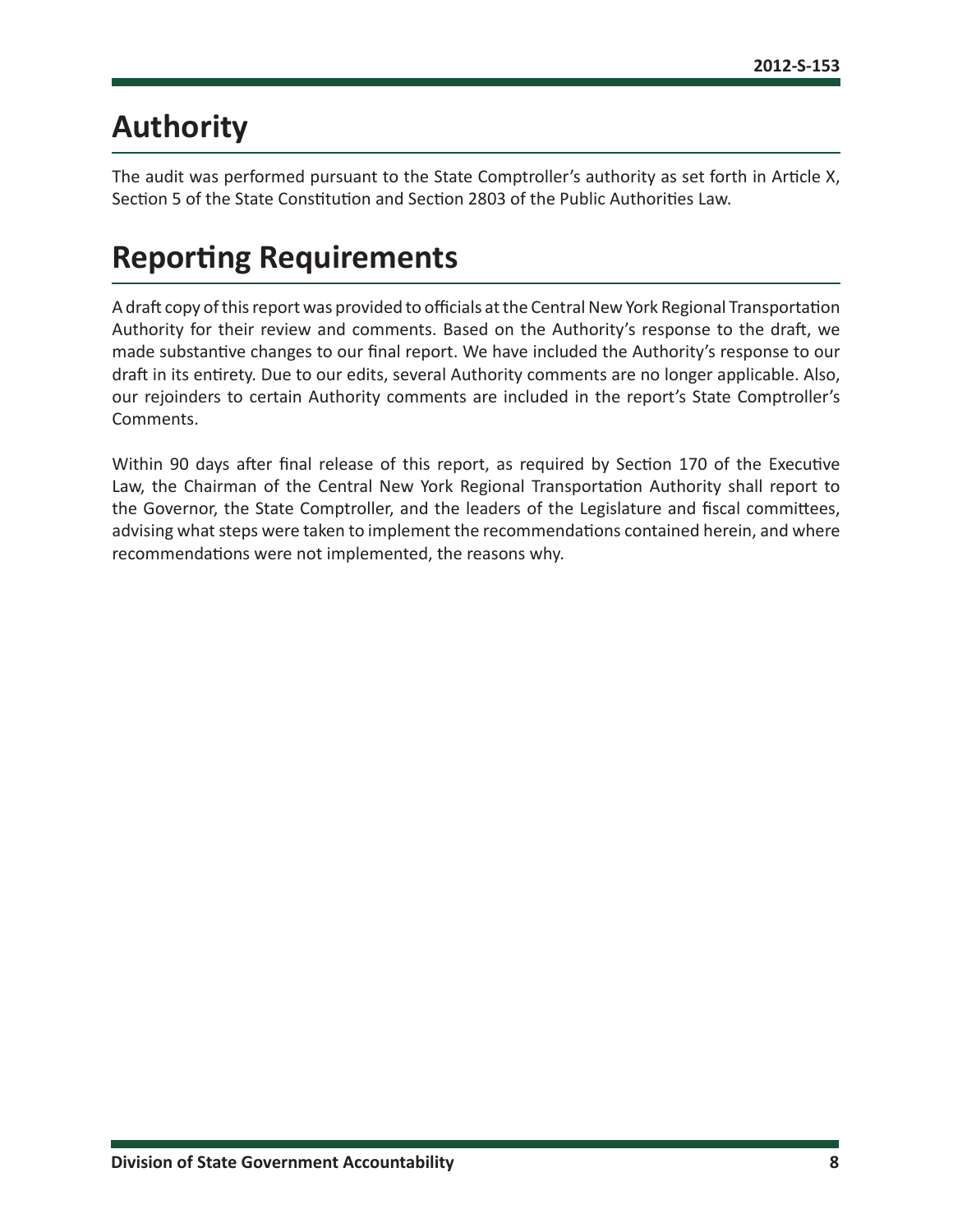# <span id="page-9-0"></span>**Contributors to This Report**

**Carmen Maldonado**, Audit Director **Robert Mehrhoff**, Audit Manager **Jennifer Paperman**, Audit Supervisor **Brandon Ogden**, Examiner-in-Charge **Peter Carroll**, Staff Examiner

# **Division of State Government Accountability**

Andrew A. SanFilippo, Executive Deputy Comptroller 518-474-4593, [asanfilippo@osc.state.ny.us](mailto:asanfilippo%40osc.state.ny.us%0D?subject=)

> Tina Kim, Deputy Comptroller 518-473-3596, [tkim@osc.state.ny.us](mailto:tkim%40osc.state.ny.us?subject=)

Brian Mason, Assistant Comptroller 518-473-0334, [bmason@osc.state.ny.us](mailto:bmason%40osc.state.ny.us?subject=)

# **Vision**

A team of accountability experts respected for providing information that decision makers value.

# **Mission**

To improve government operations by conducting independent audits, reviews and evaluations of New York State and New York City taxpayer financed programs.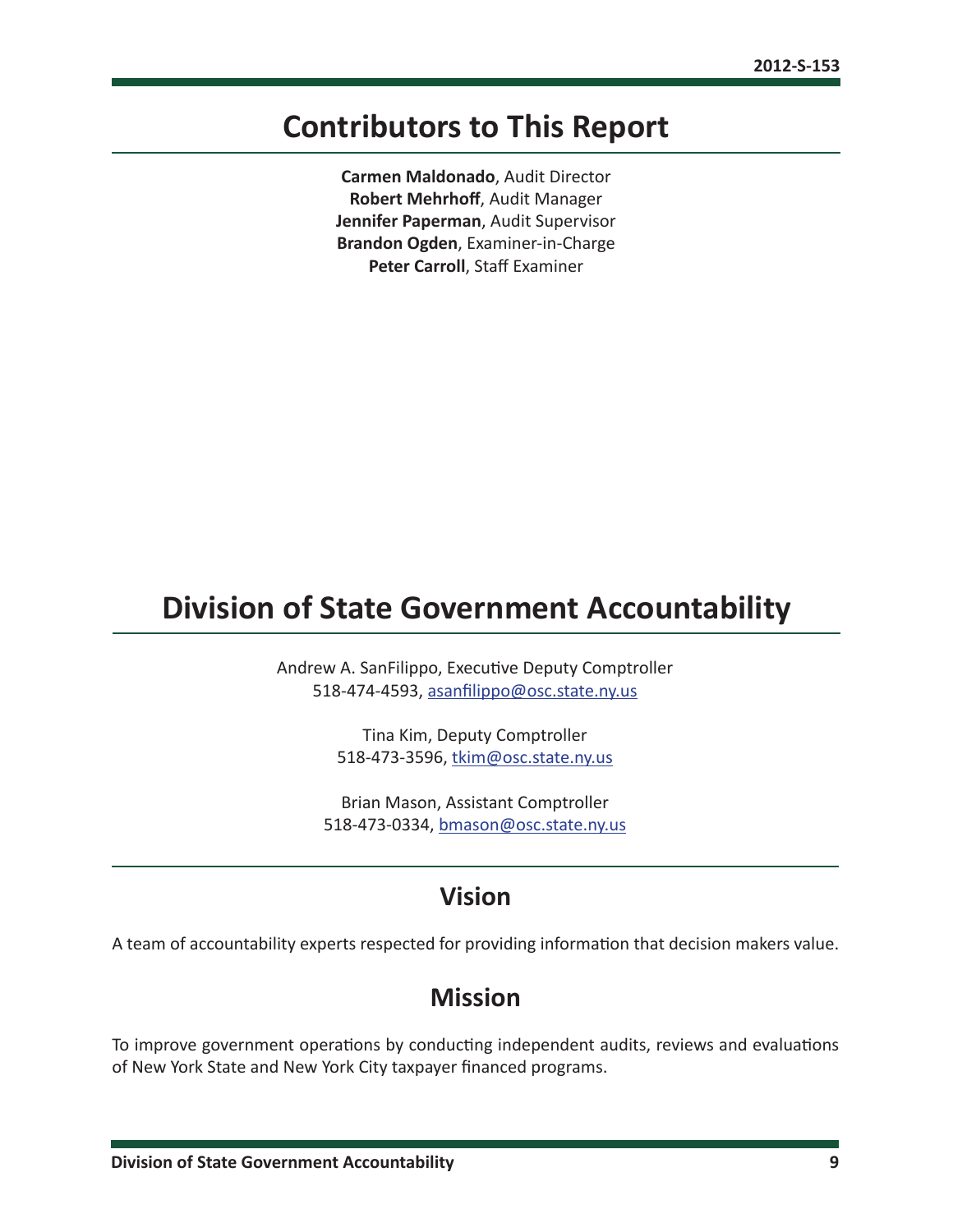# <span id="page-10-0"></span>**Agency Comments**



Central New York Regional Transportation Authority

| <b>Authority Members</b>             |  |
|--------------------------------------|--|
| Brian M. Schultz, Chairman           |  |
| Nicholas F. Laino, Vice Chairman     |  |
| Darlene DeRosa Lattimore, Secretary  |  |
| Deraux L. Branch. Treasurer          |  |
| Robert E. Colucci                    |  |
| Robert F. Cuculich.                  |  |
| Mary O. Davis                        |  |
| H. J. Hubert                         |  |
| Louella Williams                     |  |
| Charles E. Watson *Non-voting Member |  |
|                                      |  |

Frank Kobliski, Executive Directo

Ms. Carmen Maldonado **Audit Director** Office of the State Comptroller Division of State Government Accountability 110 State Street, 11<sup>th</sup> Floor Albany, NY 12236

October 23, 2013

Dear Ms. Maldonado,

On September 20, 2013 we received your draft audit report 2012-S-153, Select Aspects of Discretionary Spending. From the first request for information on July 31, 2012 through the closing conference on February 23, 2013, numerous hours were dedicated to retrieving documents, supplying written policies and procedures and making available the appropriate staff to provide information to support decisions regarding the aspects of discretionary spending. We appreciate this opportunity to address your comments in this report.

The CNYRTA is highly conscious of its obligation to handle its affairs and the funds it receives, a substantial amount of which are taxpayer dollars, in a prudent and efficient manner. It earnestly strives to maintain compliance with all state and federal oversight requirements. When an item comes to our attention which would necessitate a modification or improvement, it is implemented directly. With that in mind, we offer our response in the attachment that will be appended to the final version of this Report.

We appreciate your constructive input since our goal is to improve the processes in our organization.

Sincerely,

Brian Schultz Chairman

CNY CENTRO, INC. . CENTRO OF CAYUGA, INC. . CENTRO OF ONEIDA, INC. . CENTRO OF OSWEGO, INC. CENTRO PARKING, INC. . CENTRO CALL-A-BUS, INC. . INTERMODAL TRANSPORTATION CENTER, INC. Public Benefit Subsidiary Corporations of the Central New York Regional Transportation Authority 200 Cortland Ave • P. O. Box 820 • Syracuse, NY 13205-0820 • (315) 442-3300 • www.centro.org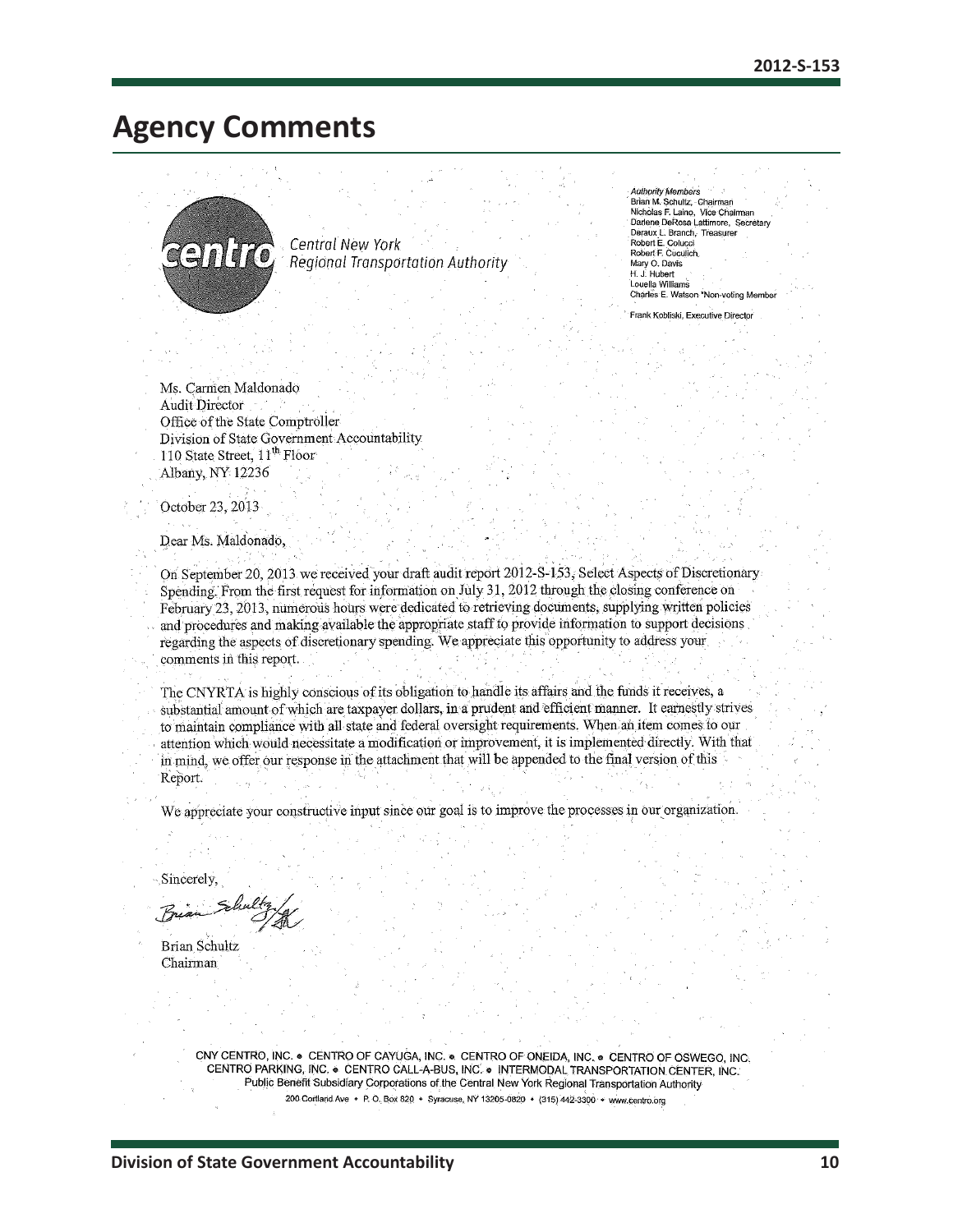#### **CNYRTA Comments Regarding Draft Audit Report 2012-S-153**

#### **OSC Recommendation:**

- 1. Exercise increased restraint over discretionary spending and discontinue any spending that is not consistent with the mission of the Authority
- 2. Establish written policies and procedures for Authority discretionary costs, including necessary justification, cost thresholds, formal approval and supporting documentation.

#### **CNYRTA Response #1**

During the audit period of April 1, 2010 through March 31, 2012 operating expenses totaled \$116.7 million, of which approximately \$4.3 million or 3.7% was identified by OSC as discretionary in nature. The OSC questioned only \$34,764 of discretionary expenditures tested which constitutes less than 1% of total discretionary expenditures. In our view, the amount of discretionary spending as compared to the entire operating budget of the CNYRTA is restrained, reasonable and consistent with the Authority's obligation to fulfill its mission and legislated purpose.

Through direction of the Board of Directors the Executive Director promotes a culture of control consciousness, integrity, accountability, efficiency, productivity, ethical values and competence of the employees. Therefore we are highly responsive to taxpayer expectations and take great measures to effectively utilize taxpayer funds to fulfill our mission to the community. In the development of our annual budget process, we start at "zero" and build a budget based on need and cost versus the traditional incremental budgeting method which justifies only variances over prior year expenses assuming that the "baseline" is automatically approved. This method often lowers costs by avoiding blanket increases or decreases to the prior year's budget. When authorization is requested for discretionary expenditures, the budget, coupled with all appropriate policy, statutory and sound business practice form the collective foundation by which we determine business necessity. As discretionary expenditures are subjective in nature we require our executive and senior staff, who have direct experience and exposure managing the operations, to properly examine those expenditures and determine the value of the utilization of those funds in order to best manage and progress the mission of the organization, although they may be indirect in nature.

We follow the standards established by the Governmental Accounting Standards Board (GASB), the official source of generally accepted accounting principles (GAAP) for state and local governments. In addition, our financial statements and internal controls exhibit no material weaknesses or audit findings as reported by our independent external auditing firm.

The Authority has been found to be in full compliance in all 24 areas reviewed in each of the past three Triennial Reviews performed by the Federal Transit Administration (FTA), including a June 2011 Review. The achievement of attaining three perfect scores in this detailed process is unprecedented in Region 2 (New York-New Jersey) of the FTA.

The 24 areas of review are:

- 1. Legal Capacity
- 2. Financial Capacity
- 3. Technical capacity
- Satisfactory Continuing Control over federally-funded Assets 4.
- 5. Maintenance
- 6. Procurement
- Disadvantaged Business Enterprise  $7.$
- 8. Buy America

\* See State Comptroller's Comments, page 18.

Comment  $\mathbf{1}$ 



**Division of State Government Accountability**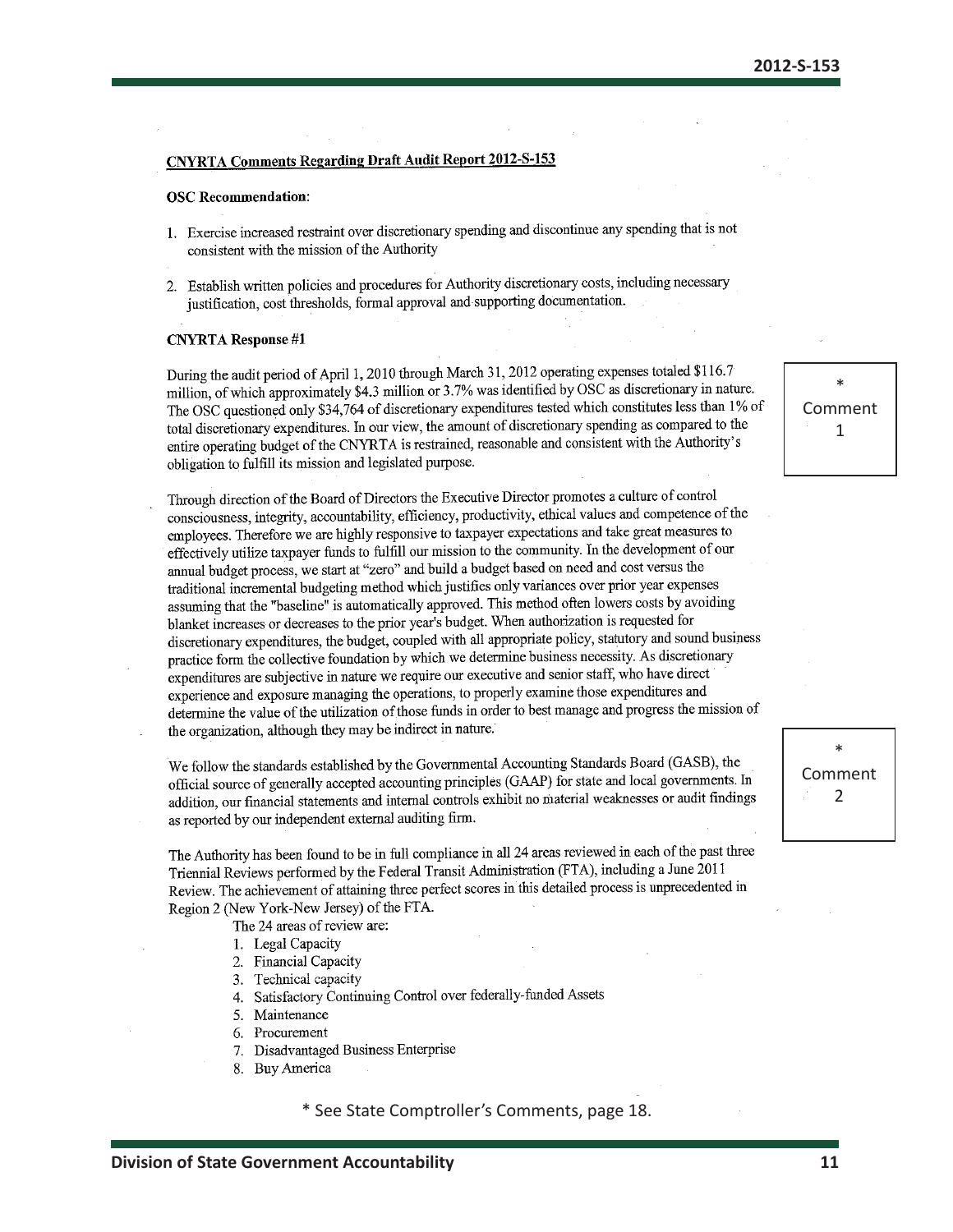9. Suspension/Disbarment of Vendors

10. Lobbying

11. Planning/Program of Projects

12. Title VI of Civil Rights Law

13. Public Comment Process for Fare increase/Service Reduction

14. Half-fare Policy

15. Americans with Disabilities Act Compliance

16. Charter Bus Regulation

17. School Bus Regulation

- 18. National Transit Database reporting
- 19. Safety and Security

20. Drug Free Workplace

21. Drug and Alcohol Testing Program

22. Equal Employment Opportunity

23. Intelligent Transportation System Architecture

24. Use of and reporting on American Recovery and Reinvestment Act (ARRA) funds

In addition, an extensive Procurement Systems Review conducted by the FTA during March of 2012 looked at six general procurement system requirements, and subjected more than ninety procurement contracts to fifty different requirements each. The final report indicated no deficiencies were found in either the overall system requirements or in the 90+ individual procurement contracts reviewed

The Authority seeks to consistently uphold compliance requirements. The Authority has complied, in a timely manner, with various policy guidance issuances and reporting requirements required by:

#### **New York State**

Public Authorities Law Section 2800 Annual Report that includes information on operations, finances, indebtedness, compensation and benefits, property transactions, internal controls and

other management activities, policies and governance practices

- Public Authorities Law Section 2806 Personnel Schedule
- Public Authorities Law Section 2896 Property Report
- Public Authorities Law Section 2879 (6&7) requires Public Authorities to adopt and annually review and approve comprehensive procurement guidelines and reports
- Public Authorities Law Section 2925 requires Public Authorities to adopt and annually review comprehensive guideline and reports
- Public Authorities Law Section 2802 requires public authorities to submit a copy of their annual independent audit report, performed by a CPA firm in accordance with generally accepted government auditing standards
- OSC Data Request, NY Codes, Rules, Regulations Part 201 Accounting, Reporting and Supervision Requirements For Public Authorities

New York State Single Audit of its use of State funds in accordance with Draft Part 43 of the New York State Codification of Rules and Regulations (NYSCRR) that are applicable to state transportation assistance programs. This report includes the following components:

- $\triangleright$  Independent Auditor's Report on Compliance and Internal Controls over State Transportation Operating Assistance expended based on an audit of Financial Statements Performed in Accordance with Government Auditing Standards
- Schedule of New York State Transportation Assistance Expended
- Notes to Schedule of State Transportation Assistance Expended  $\blacktriangleright$
- Schedule of Findings and Questioned Costs for State Transportation Assistance  $\blacktriangleright$ Expended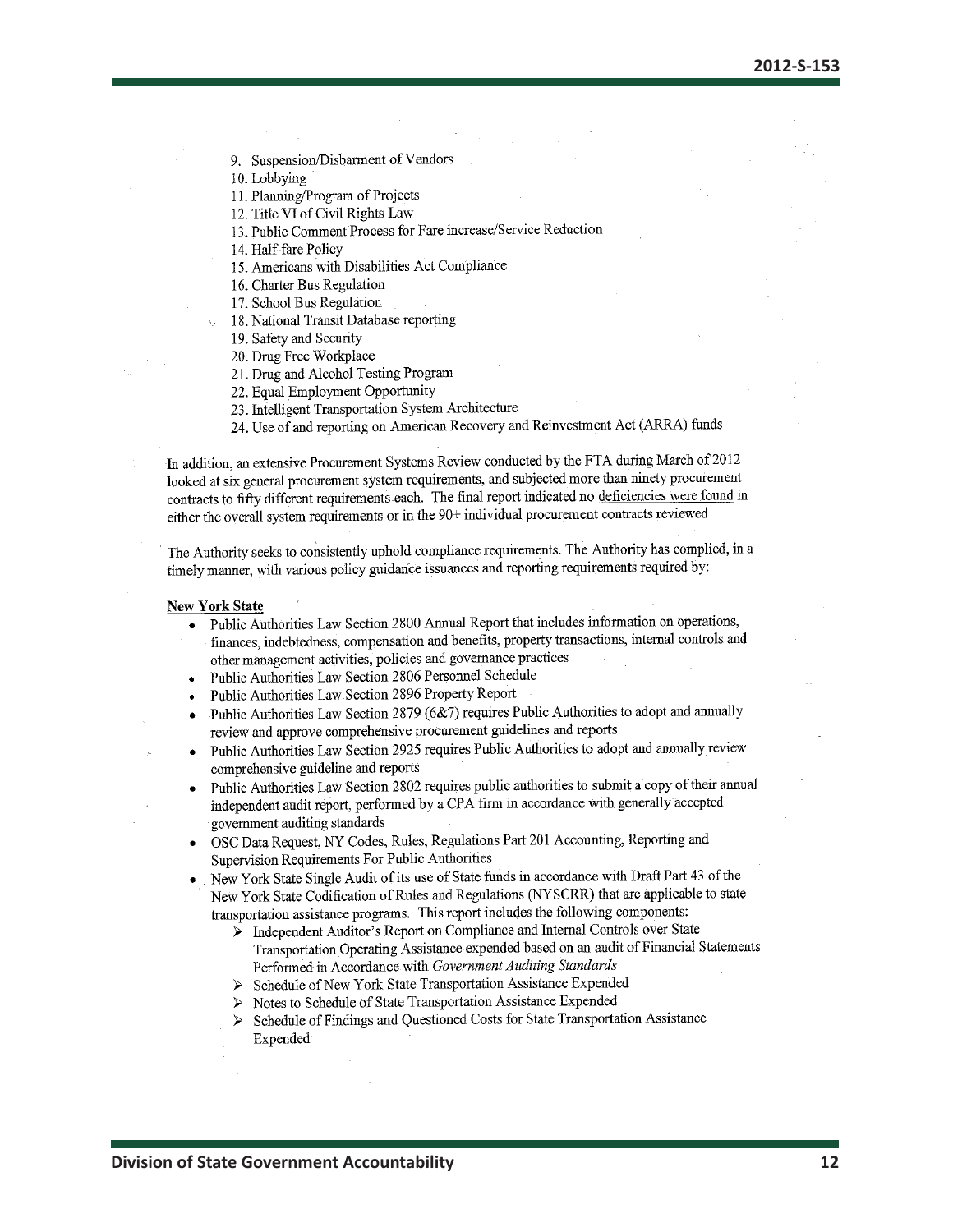#### **Federal Transit Administration (FTA)**

- Semi-annual Capital Program Project Status Meetings with FTA officials
- Ouarterly Financial Status Reports for each open grant
- Ouarterly Program Progress Reports for each open grant
- National Transit Database (NTD) Report, filed electronically on an annual basis, which is extensive, both financially and operationally, and has both annual and monthly reporting components involving the following areas:
	- **Basic Information**  $\blacktriangleright$ 
		- Contacts
		- Contractual Relationship  $\blacksquare$
	- Financial
		- Sources of funds  $\blacksquare$
		- Uses of Capital  $\blacksquare$
		- Operating Expense
		- **Operating Expenses Summary**
		- Operator's Wages  $\blacksquare$
	- Assets
		- **Stations and Maintenance Facilities**
		- Transit Way Mileage  $\blacksquare$
		- $\blacksquare$ Revenue Vehicle Inventory
	- Service
		- Service
		- **Fixed Guideway Segments**  $\blacksquare$
	- $\triangleright$  Resources
		- $\blacksquare$ Employees
		- $\blacksquare$ Maintenance Performance
		- **Energy Consumption**
	- $\triangleright$  Federal Funding Allocation Statistics
	- Declarations by Chief Executive Officer ↘
	- Independent Auditor Statement for Financial Data  $\blacktriangleright$
	- > Independent Auditor Statement for Federal Funding Allocation Data
- Federal Single Audit Report under Office of Management and Budget Circular A-133, Audits of States, Local Governments and Non-Profit Organizations. This report includes the following components:
	- > Independent Auditor's Report on Consolidating Financial Statements
	- > Independent Auditor's Report on Internal Control over Financial Reporting and on Compliance and Other Matters based on an Audit of Consolidating Financial Statements Performed in Accordance with Government Auditing Standards
	- > Independent Auditor's Report on Compliance with Requirements Applicable to Each Major Program, Internal Control over Compliance and Schedule of Expenditures of Federal Awards in Accordance with OMB Circular A-133
	- Schedule of Expenditures of Federal Awards ↘
	- Notes to Schedule of Expenditures of Federal Awards  $\blacktriangleright$ 
		- Schedule of Findings and Questioned Costs

The management philosophy as established by the Board, Chief Executive Officer and the executive management team is based in proper stewardship and accountability for expenditure of public funds.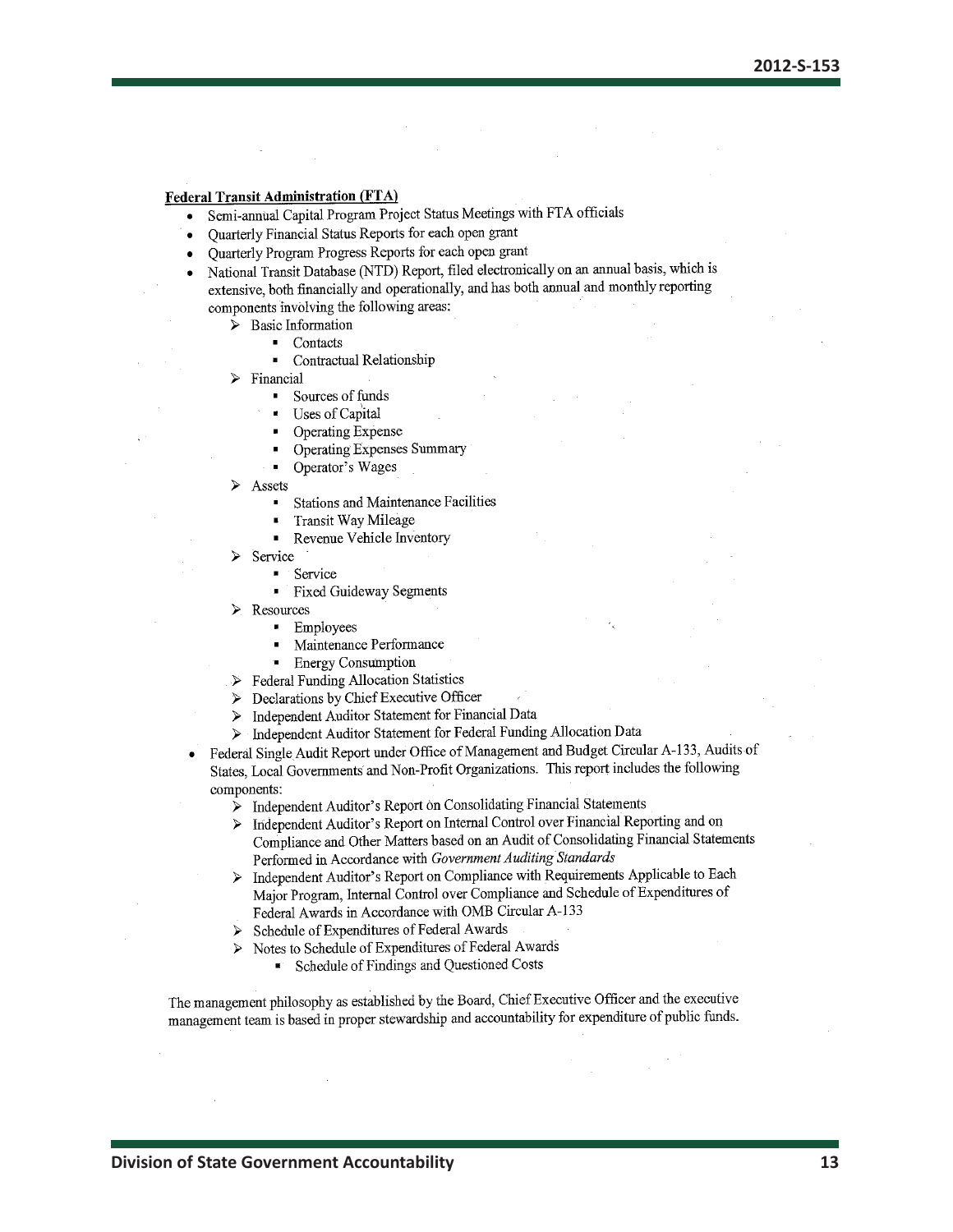We appreciate the OSC's suggestions and will implement those recommendations that are required by NYS rules, regulations and law, are cost-effective, and promote the strategic mission of our organization.

### **Memberships and Subscriptions:**

Tested 13 payments totaling \$39,025: Exception 12 payments totaling \$2,525

We concur that the Wall Street Journal subscription be canceled. In fact, the subscription was not renewed in March 2012 prior to the arrival of the OSC audit staff. This was communicated to the audit staff at that time. The authority no longer receives the Wall Street Journal. This subscription totaled \$398.48

It was our realization that Centro of Oneida's membership in the Kiwanis Club should have ended when Oneida County joined the CNYRTA. The OSC suggestion that membership in this smaller organization with a somewhat more narrow community role be re-evaluated is accepted by the CNYRTA and membership has not been renewed. These dues totaled \$100.

Our Mission statement requires us to be "...responsive to the transportation needs of the Central New Our Mission statement requires us to be milesponsible to the analysis and a record of the Control of the Control of the Centrol plays it is our responsibility to partner with the various business organizations/economic development agencies and chambers of commerce in the communities we serve. Our membership and active participation in these community based chambers of commerce provides Centro with the most efficient cost effective manner to exchange ideas and information regarding what the business community needs from our transit system, what Centro might contribute to improve economic development in the communities we serve, and - very importantly - to garner business and community support on behalf of the needs of a sound public transit system. We believe this is an obligation on behalf of the taxpayers/citizens in our transit district. These dues totaled \$1,526.50.

#### Food and Beverage:

Tested 83 payments totaling \$26,631: Exception 78 payments totaling \$22,875

The employee holiday lunch is self-funded by employee vending machine purchases with no associated taxpayer funds. This is a one time a year event, held inside our bus garage, where all of our employees have an opportunity to come together with each other, and with Board Members, to connect and appreciate the significance of being part of one organization with one mission. This event is not funded in our budget and again, taxpayer funds are not used to hold the event. We appreciate the OSC's discussion of this issue.

We disagree with the OSC's suggestion to discontinue the practice of providing meal per diems for staff we disagree with the CEU subgest and the Universe Per diem reimbursement is addressed in the Travel Policy included as attachment A.

On occasion it may be necessary to require staff to attend operationally based meetings during their designated lunch time in order to minimize interruption to service as well as minimize staffing disruptions which may lead to increased labor cost. Consequently, on an infrequent basis, management has deemed it appropriate to provide a meal which typically comprises of a slice of pizza or a sandwich. However, management will take OSC's recommendation to more thoroughly document the business need for such meals.

\* Comment 3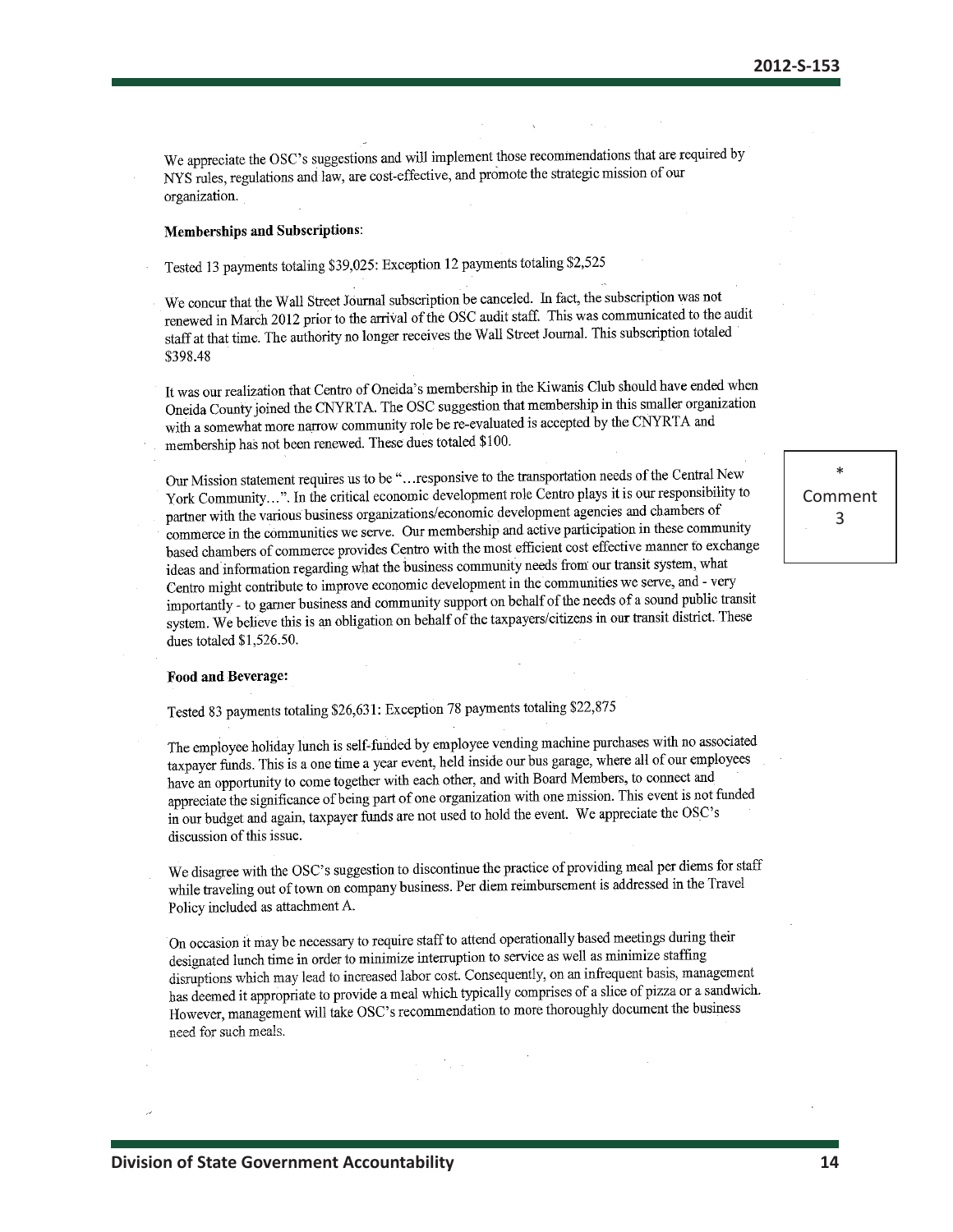Providing coffee and juice for unpaid Board members at Board meetings, which can last for hours, is a noviming correcting junco for implies a simple professional courtesy, recognizing their sacrifice of service with no compensation. Providing basic beverages during the meeting also minimizes breaks and interruptions. We appreciate the OSC's discussion of this issue.

### **Travel, Training, and Conferences**

Tested 50 payments totaling \$13,471: Exception 4 payments totaling \$1,137

The Authority disagrees with "not taking appropriates steps to control travel costs". A review of travel rie Authority disagrees with not taking appropriates steps to connect all the control by the Chief Executive Officer. In fact there was an addendum to our travel policy in 2009 identifying additional ways to reduce travel costs. Travel policy and procedures are written and promulgated. See attachment А.

The four payments deemed to be exceptions were for travel determined by the OSC to have no business need. The Authority disagrees. These expenses were for the operations training supervisor to attend meetings/programs at the state and national transit association meetings regarding improved safety techniques when training bus operators. This directly and immediately improves safety standards of our techniques when training bus operators. This directly and himselately hispervels energy such an transit system and consequently diminishes exposure to liability claims. The business need is clear and important to our operation.

The OSC reference to "...the Authority sent ten employees to a conference...but could not show a business need" is incorrect. Of the ten individuals who attended the National Transit Product and Services Exposition (held once every three years) five were Board members, three of whom were new to the Board. Detailed conference registration materials and travel authorization forms establish appropriate documentation of business need in the Authority's view. Typically, members of the Board are invited to meet with industry peers and federal agency representatives to gain updated information on the transit industry. If any Board member is willing to take personal time off from their paid professional job then it is only fitting the Authority allow participation at the conference.

The OSC recommendation to utilize video conferencing when available has been a practice of the Authority however educational and program sessions at outside training conferences are not available. It is currently our policy, as detailed in our travel policy, to limit the number of attendees and invoke a process for conference attendees to meet with and educate staff on information learned at the conference.

Conference attendees are encouraged to attended separate/different educational sessions so that no two attendees are attending the same session. Asking attendees to gather information on as many topics as possible maximizes the effectiveness for the Authority. Typically attendees meet for dinner to catch up and share notes on what sessions they attended during the day. The OCS report correctly notes that Authority policy prohibits any Authority funds to be used to purchase alcoholic beverages, movies, souvenirs or other entertainment items. The report states "... documentation is lost when one employee submits the [meal] receipt for all costs and other employees submit nothing." It is important to clarify this statement because the reader could interpret this as an indication that because of inclusion of the phrase "all costs", unauthorized expenses were submitted for payment. This has never been the case nor did the OSC report indicate unauthorized expenses were submitted for payment.

With respect to the submission of one receipt for a meal for several attendees, it would be impractical and increase administrative costs in processing for multiple meal checks to be obtained, paperwork completed and submitted and in instances where reimbursement checks created, those checks to be processed and mailed. However, the Authority will work to develop a regular process to secure one

\* Comment 4

\* Comment 5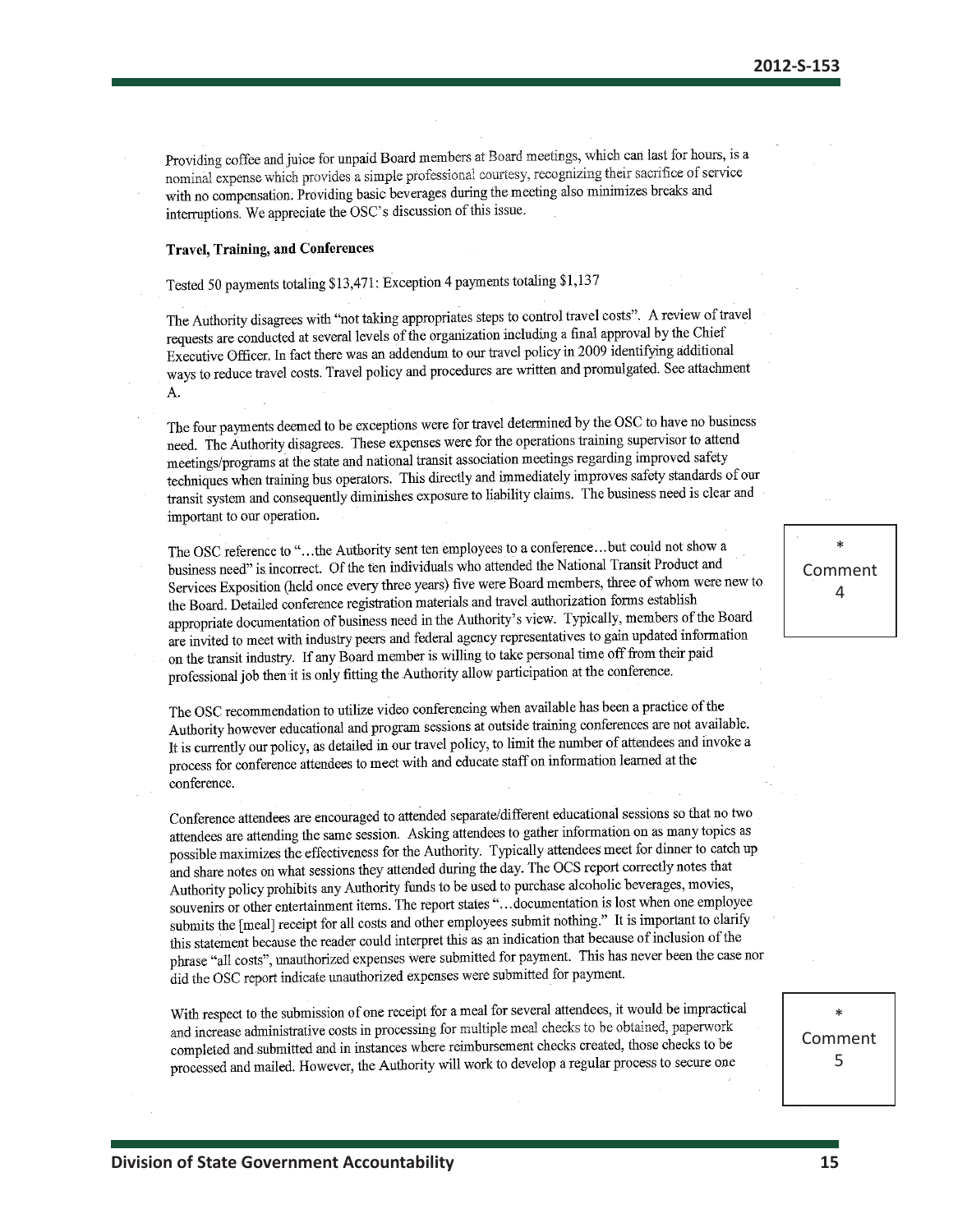detailed meal check from each establishment that would typically clearly show how many meals were purchased and at what cost. This more detailed documentation can then be submitted for processing.

### **Employee Incentive/Recognition**

Tested 6 payments totaling \$4,697: Exception 6 payments totaling \$4,697

The Authority considers a cost of \$4,697 which is 0.1% of discretionary expenditures over two fiscal years to be a reasonable amount for employee morale and professional recognition for over 500 employees. A public transit program that is recognized across the United States which promotes driver safety and proficiency and vehicle maintenance technician aptitude and expertise is a worthy endeavor. This substantiates our commitment to the notion that safety is paramount in our business. This expenditure is arguably insignificant based upon the obligation of any employer to build a strong positive working environment. Employee recognition and incentive is an important foundation of any business. Management will continue a diligent assessment and review of expenditures related to this area. We appreciate the OSC's discussion of this issue.

#### **Miscellaneous Expenses**

Tested 33 payments totally \$79,570: Exception 9 payments totaling \$3,530

Flowers and expressions of sympathy for funerals and sick employees are appropriate particularly for employees that have in many cases dedicated 25+ years of service to the community and New York State. A collective representation of expression of sympathy when an employee loses an immediate family member is important to not only the employee who suffered the loss but for the coworkers of the effected employee. However after discussion, and based upon the OSC commentary, the Authority will review the practice of expending funds to express wishes of good will or speedy recovery to employees when hospitalized.

#### **Other Matters**

Best available lodging rates are researched and obtained for travel. Lodging rates can be affected by numerous factors such as number of attendees, geographical location, etc. and meeting the government rate is not always possible or even available. We have adopted a formal policy to request GSA government rates. In the event that the GSA rate cannot be obtained an analysis is performed to determine the cost comparison of alternative accommodations other than the event host hotel.

Management would be open to suggestions from the OSC on alternative methods to book lodging.

### **CNYRTA** Response #2

The Authority has written policies and procedures which were provided to the OSC during the course of their audit. Those policies are included as attachment A. During the time period under review the employee responsible for maintaining all travel and training related approvals and documents fell ill and was required to take an extended leave of absence and then subsequently retired. These duties were reassigned to other staff as collateral duty, and, although no travel is allowed without proper approval and justification, some of the documents required to support the travel expense were misplaced. Since the time of this audit a new employee has been assigned this function as a direct responsibility tracking all travel, completing the required forms and authorizations and booking hotels and airfare.

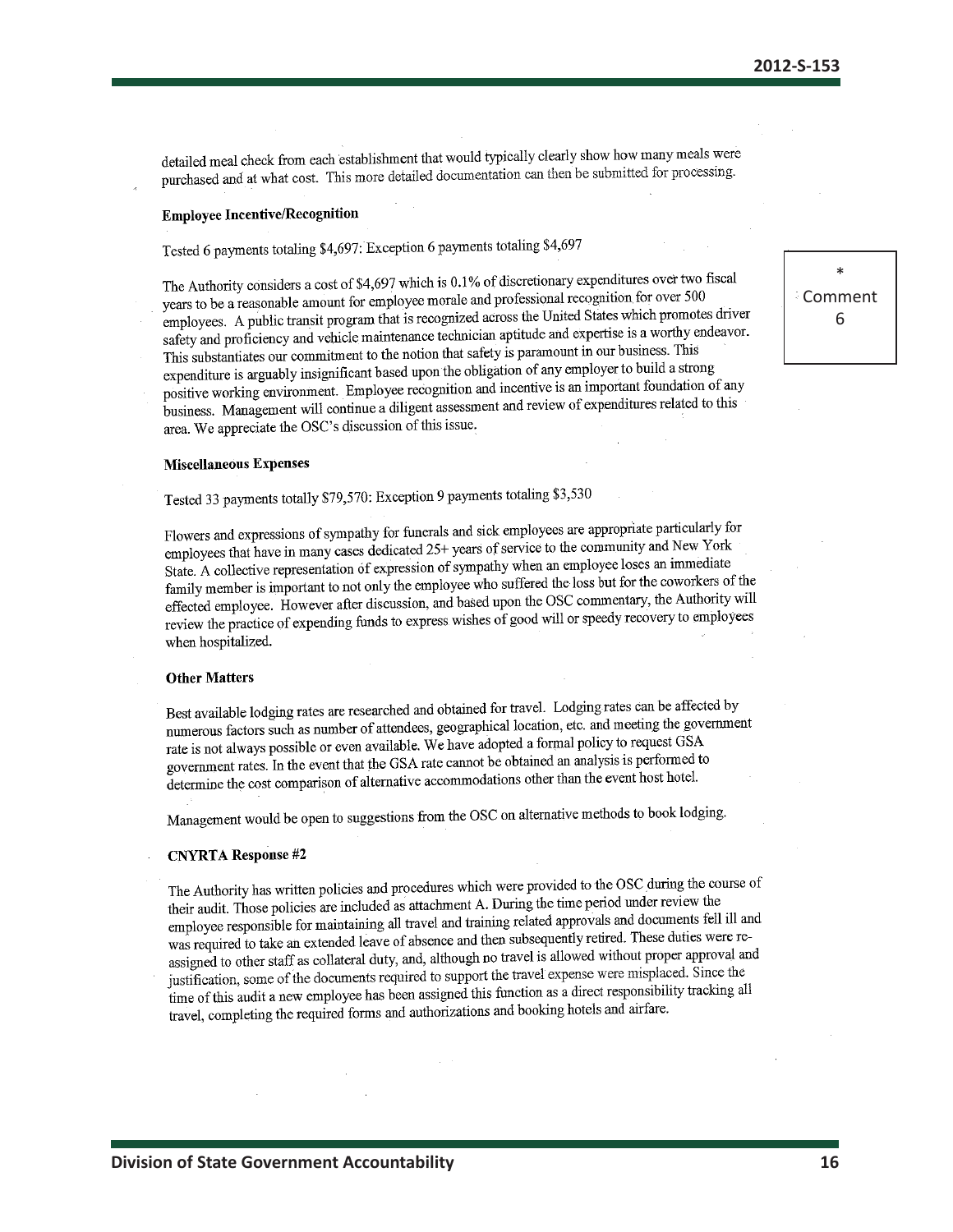### **CNYRTA Summary Response**

The management philosophy as established by the Board of Directors and fulfilled by the Chief Executive Officer and the executive management team, the aforementioned results of third party independent audits and reviews and the timely submission of the numerous compliance reporting requirements indicate a strong control environment geared to support the goals and objectives of the Authority. An internal control system, no matter how well conceived and operated, can provide only reasonable--not absolute--assurance to management and the board regarding achievement of its objectives. The design of an internal control system must reflect the fact that there are resource constraints, and the benefits of controls must be considered relative to their costs. Thus, while we maintain a strong belief that our internal control system has been designed to mitigate risk and help achieve our objectives, it is not a panacea.